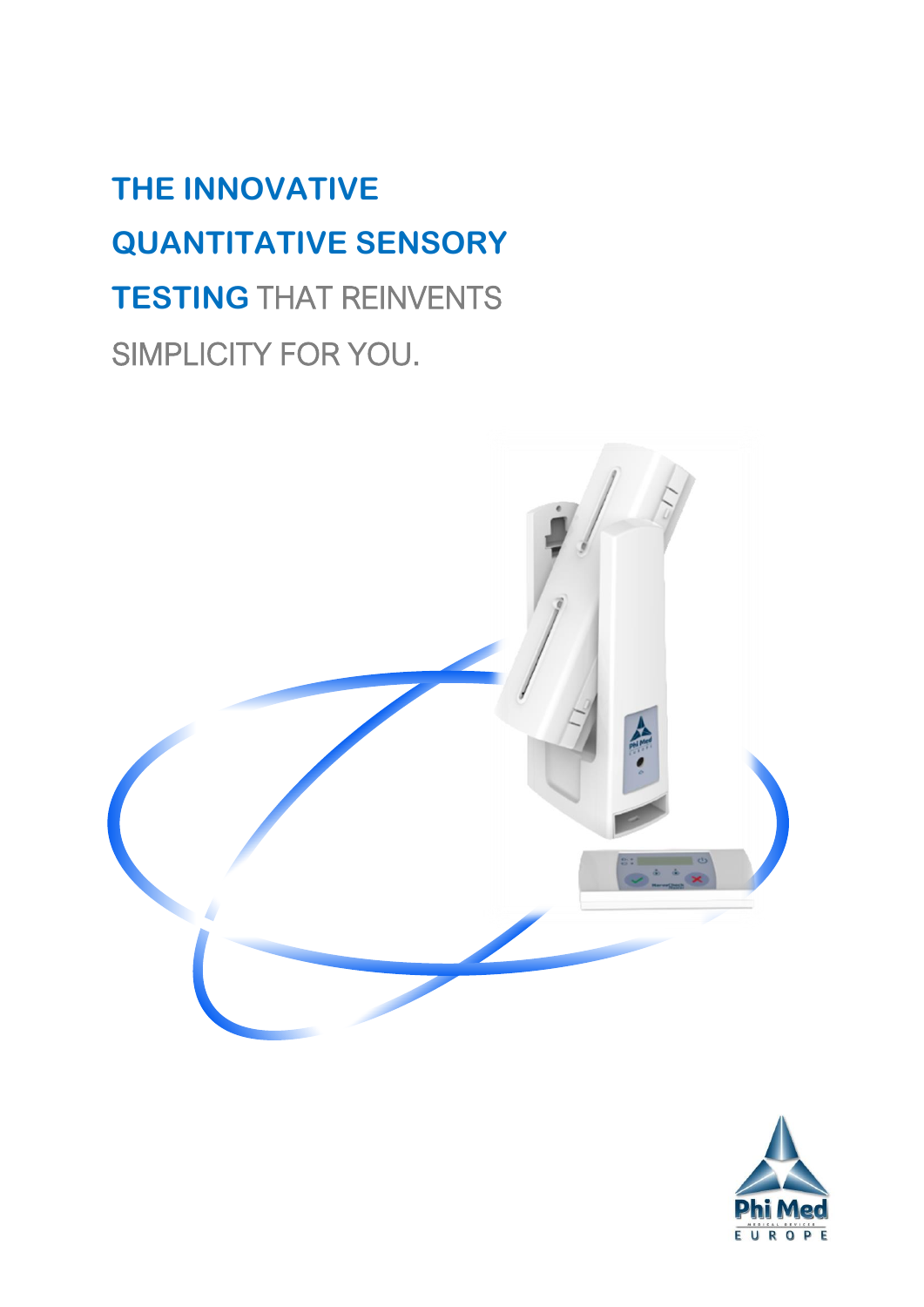**NerveCheck Master,** a reliable, quick and easy to use medical technology for diagnosing sensory neuropathy.

✓ **Diagnosis: Performing five tests,** all tests in one technology; Vibration- Cold-Warm -Heat Pain Test or Warm Test by limit method.





✓ **Analysis in real time: Quantifying** the patient sensory nerve fibre alteration to diagnose and to follow-up the evolution.

✓ **Prevention: Early detecting** the neuropathy alteration could avoid and reduce the number of amputations.

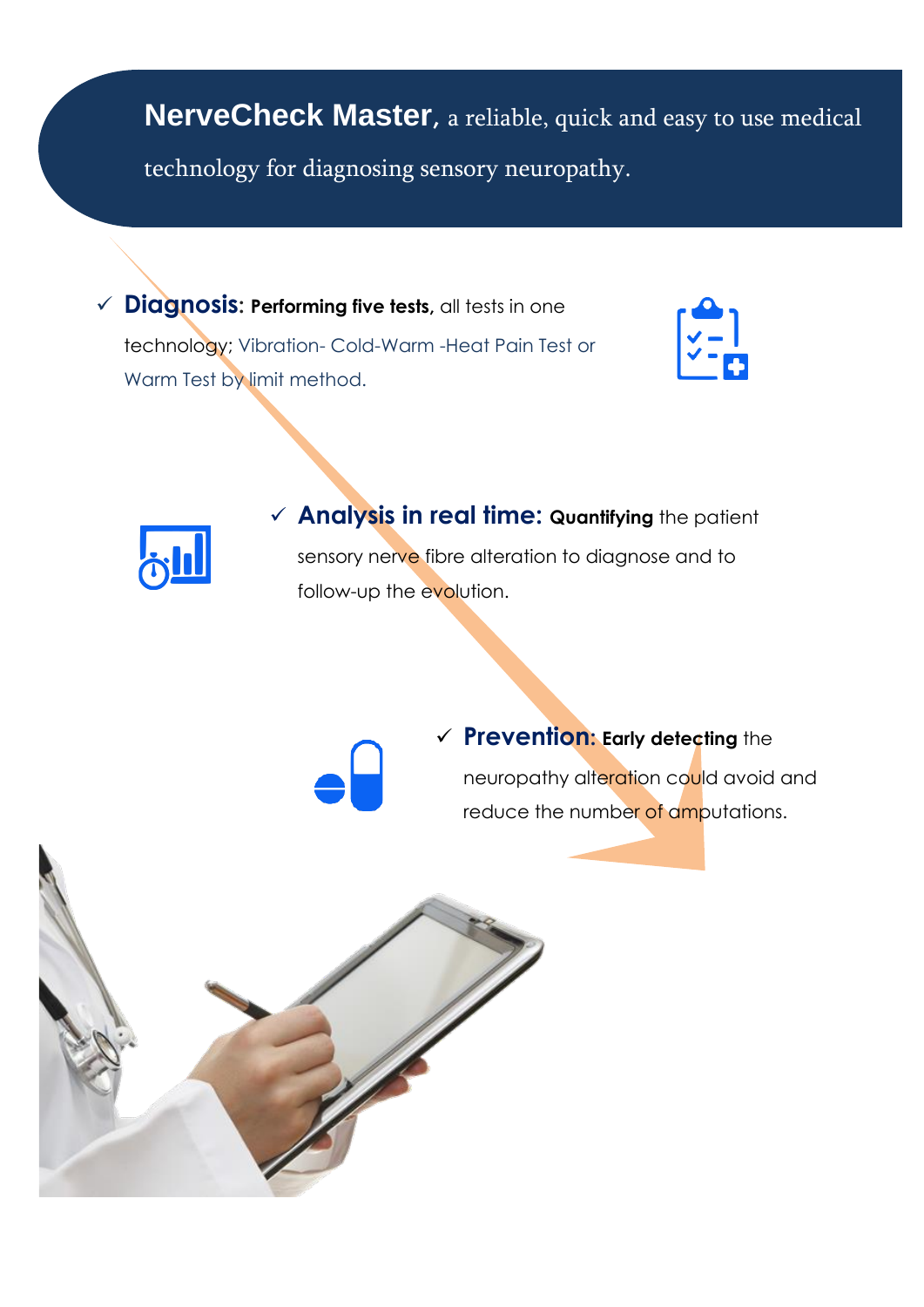

 **NerveCheck** has been carefully designed to be used in the different Healthcare levels to **positively impact** in Healthcare outcomes and enhance the **patient's quality of care** received.

**Combining multiple technologies** to perform **non-invasive** tests with **reliable** results **contrasted** and **validated** in International leader institutions and two times awarded by European Union for innovation and development of a medical device.

# All necessary functions now provided in one easy-to-use QST medical

**4 Sensory Test** Vibration, Cold, Warm and Heat Pain Test or Warm Test by limit´s methodology.

✓ **Screening Test** performing Vibration & Cold test taking 6

minutes or freely selecting the test interested.

- ✓ **Quantitative results** increasing the ability of better and early diagnoses and the follow up of the patient.
- ✓ **Get instant results** immediately displayed on the remote control.
- ✓ **A user-friendly design** allows the test to be administered by physicians, nurses, technicians of personnel Healthcare system.

**No calibration and no Warm-up time.** 

✓ **Wireless** equipped with Radio Frequency technology.

**Non-invasive** manner of testing sensory perception threshold.